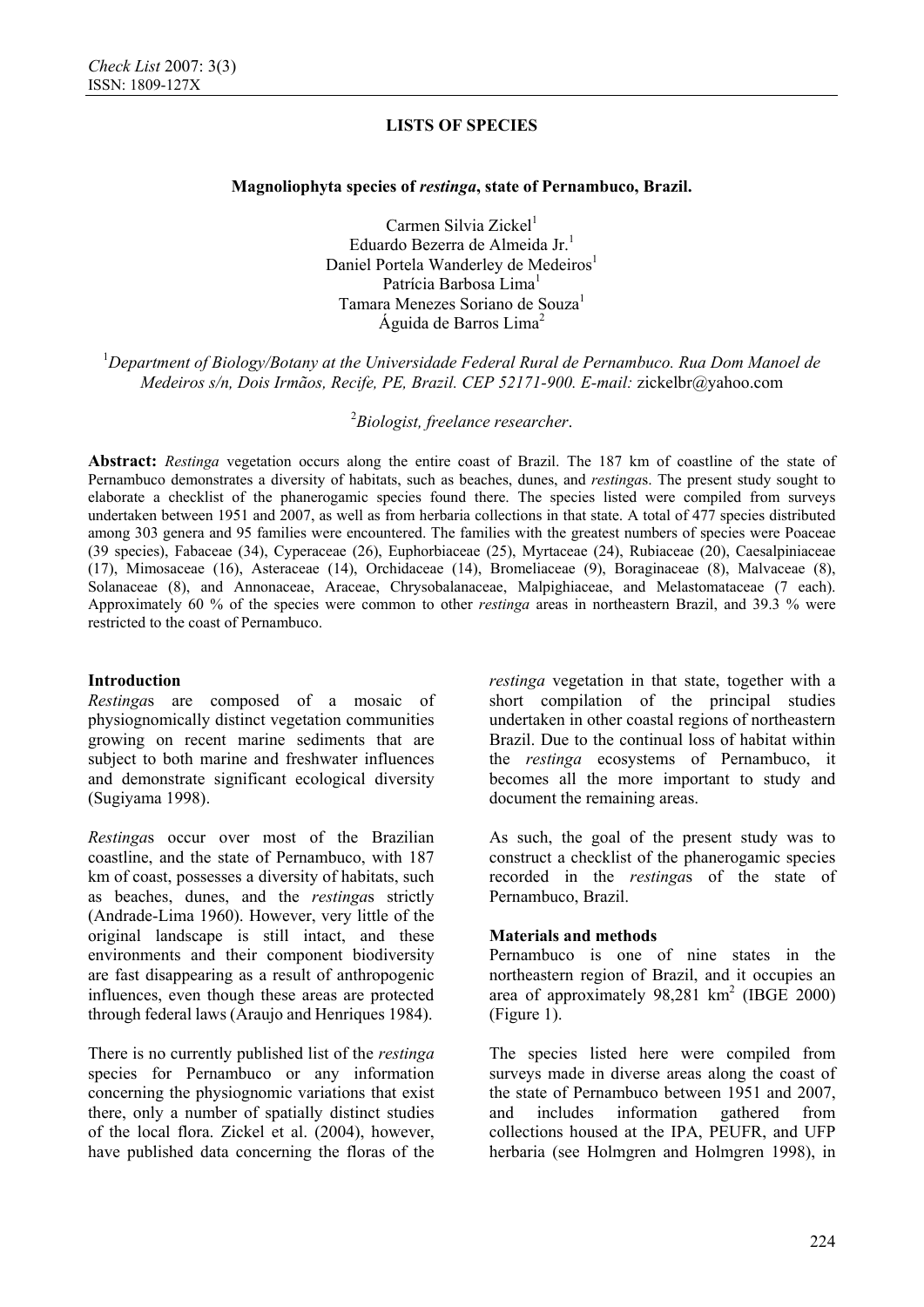that state. The list of species was compiled of different municipalities of the *restinga* in Pernambuco (Table 1). However, the registration of the species in the *restinga* of Goiana, Itapissuma, Olinda, and São José da Coroa Grande are not defined by a unique collection point.



**Figure 1**. Map of Brazil; in detail the state of Pernambuco showing sites (black circle) surveys made along the Atlantic coast.

The checklist classifies the genera by order of their families, followed by a list of species. The classification system used was based on Cronquist (1988). Current species names and new synonyms were confirmed by consulting the MOBOT data base (2007) as well as the specialized literature for some groups.

Species distribution was considered ample when the species occurred in more than one *restinga* site, and restricted when they were listed for only a single area. The surveys consulted included: Andrade-Lima (1951; 1953; 1979), Cantarelli (2003), Lira (2004), Leite and Andrade (2004), Almeida Jr. (2006), Sacramento et al. (in press), for the state of Pernambuco; Silva (1972), Esteves (1980), Rocha (1984) for the state of Alagoas;

Pinto et al. (1984), Britto et al. (1993), Meira-Neto et al. (2005), Viana et al. (2006) for the state of Bahia; Matias and Nunes (2001), Matias and Silva (2001) for the state of Ceará; Oliveira-Filho and Carvalho (1993), Oliveira-Filho (1993), Pontes (2000) for the state of Paraíba; Cabral-Freire and Monteiro (1993) for the state of Maranhão; and Tavares (1960), Freire (1990), Trindade (1991), Almeida et al. (2006) and Almeida Jr. and Zickel (unpublished data), for the state of Rio Grande do Norte. The states of Piauí and Sergipe do not own bibliographical data about their *restinga* flora.

**Table 1**. Municipalities list where were compiled the species of. the *restingas* of Pernambuco.

| <b>Municipalities</b>    | <b>Coordinates</b>       |
|--------------------------|--------------------------|
| Cabo de Santo Agostinho  | 08°07'30" S, 35°00'55" W |
| Goiana                   | 07°33'38" S, 35°00'09" W |
| Ipojuca                  | 08°31'48" S, 35°01'05" W |
| Itamaracá                | 07°45'00" S, 34°49'30" W |
| Itapissuma               | 07°46'26" S, 34°53'27" W |
| Olinda                   | 08°01'42" S, 34°51'42" W |
| Paulista                 | 07°56'24" S, 34°52'46" W |
| Recife                   | 08°06'02" S, 34°52'48" W |
| São José da Coroa Grande | 08°53'52" S, 35°08'52" W |
| Sirinhaém                | 08°35'27" S, 35°06'58" W |
| Tamandaré                | 08°47'20" S, 35°06'45" W |

### **Results and discussion**

The list of phanerogamic species of the *restinga* areas of Pernambuco State included 477 species distributed among 303 genera and 94 families (Table 2). The most species rich families were Poaceae (39), Fabaceae (34), Cyperaceae (26), Euphorbiaceae (25), Myrtaceae (24), Rubiaceae (20), Caesalpiniaceae (17), Mimosaceae (16), Asteraceae (14), Orchidaceae (14), Bromeliaceae (9), Boraginaceae (8), Malvaceae (8), Solanaceae (8), and Annonaceae, Araceae, Chrysobalanaceae, Malpighiaceae and Melastomataceae (7 each), totaling 62 % of the total number of species encountered.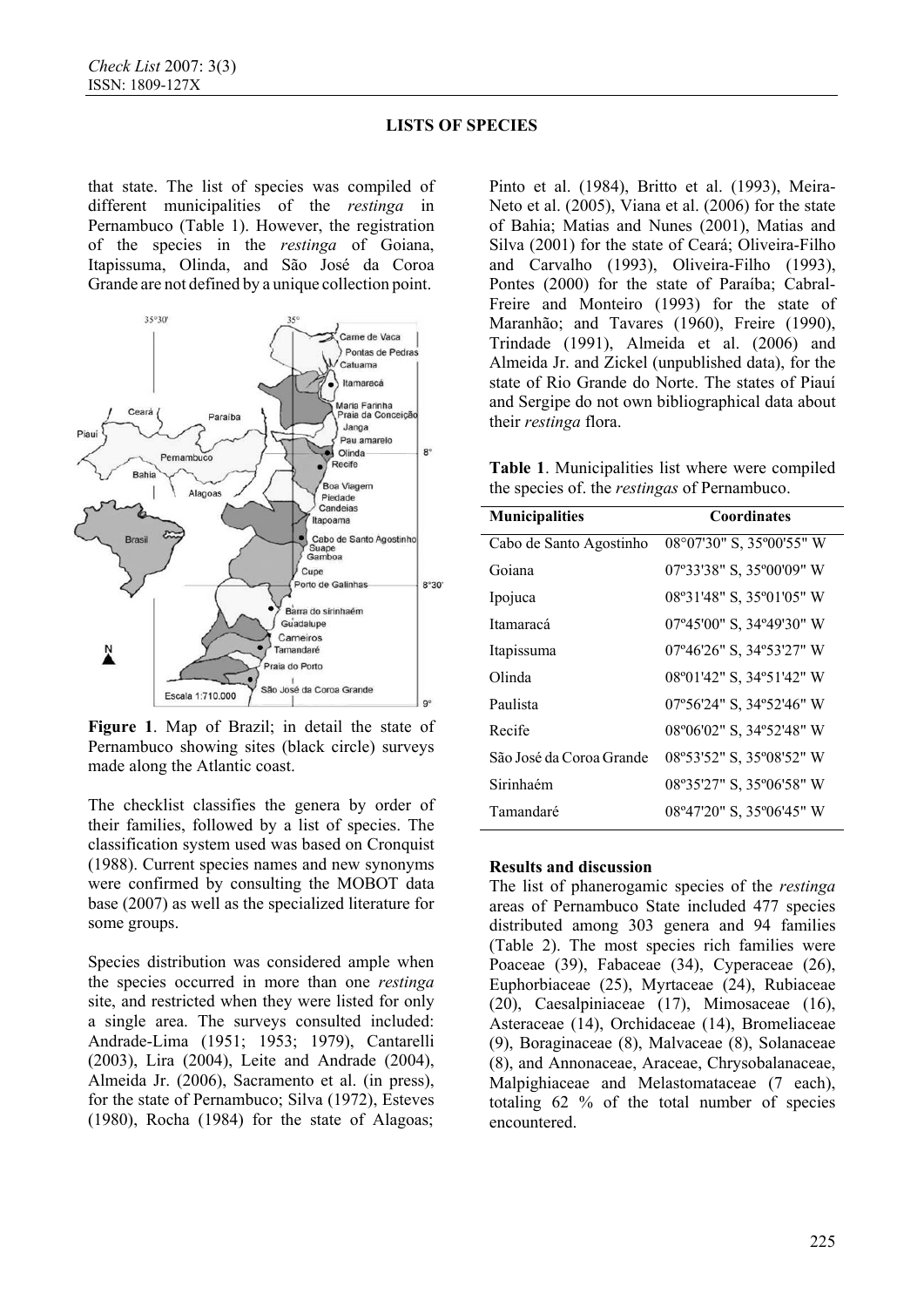**Table 2**. List of phanerogamic species of the *restinga* areas of the state of Pernambuco, from 1951 to february 2007.  $\triangle$  = Species with ample distribution within the *restingas* of northeastern Brazil;  $*$  = Species cited for Rio de Janeiro and Espírito Santo states (Pereira and Araujo 2000).

| <b>Families/Species</b>                                     |
|-------------------------------------------------------------|
| Acanthaceae                                                 |
| Pseuderanthemum atropurpureum (W. Bull) Radlk.              |
| Ruellia asperula (Mart. & Nees) Lindau                      |
| Ruellia geminiflora Kunth                                   |
| Aizoaceae                                                   |
| Sesuvium portulacastrum (L.) L.* <sup>4</sup>               |
| Amaranthaceae                                               |
| Alternanthera philoxeroides (Mart.) Griseb.                 |
| Iresine portulacoides (A. St.-Hil.) Moq.                    |
| Philoxerus vermicularis (L.) R. Br. ex Sm.                  |
| Anacardiaceae                                               |
| Anacardium occidentale $L^*$                                |
| Schinus terebinthifolius Raddi.* <sup>▲</sup>               |
| Spondias mombin L.                                          |
| Tapirira guianensis Aubl.* <sup>4</sup>                     |
| Annonaceae                                                  |
| Annona crassiflora Mart.                                    |
| Annona glabra $L^*$                                         |
| Annona aff. montana Macfad.                                 |
| Duguetia gardneriana Mart. $\triangle$                      |
| Rollinia pickelli Diels                                     |
| $Xylopia$ frutescens Aubl.                                  |
| Xylopia laevigata (Mart.) R. E. Fr.*                        |
| Apiaceae                                                    |
| Hydrocotyle umbellata L.                                    |
| Apocynaceae                                                 |
| Catharanthus roseus (L.) G. Don $\triangle$                 |
| Hancornia speciosa Gomes* <sup>4</sup>                      |
| Himatanthus phagedaenicus (Mart.) Woodson*                  |
| Lochnera rosea (L.) Rchb. ex Endl.                          |
| Mandevilla moricandiana (A.DC.) Woodson*                    |
| Mandevilla scabra (Hoffmanns. ex Roem. & Schult.) K. Schum. |
| Araceae                                                     |
| Anthurium affine Schott <sup>4</sup>                        |
| Montrichardia linifera (Arruda) Schott*                     |
| Philodendron acutatum Schott                                |
| Philodendron imbe Schott <sup>4</sup>                       |
| Pistia stratiotes L.                                        |
| Rhodospatha latifolia Poepp.                                |
| Zomicarpa pythonium Schott                                  |
| <b>Araliaceae</b>                                           |
| Schefflera morototoni (Aubl.) Maguire, Steyerm. & Frodin*   |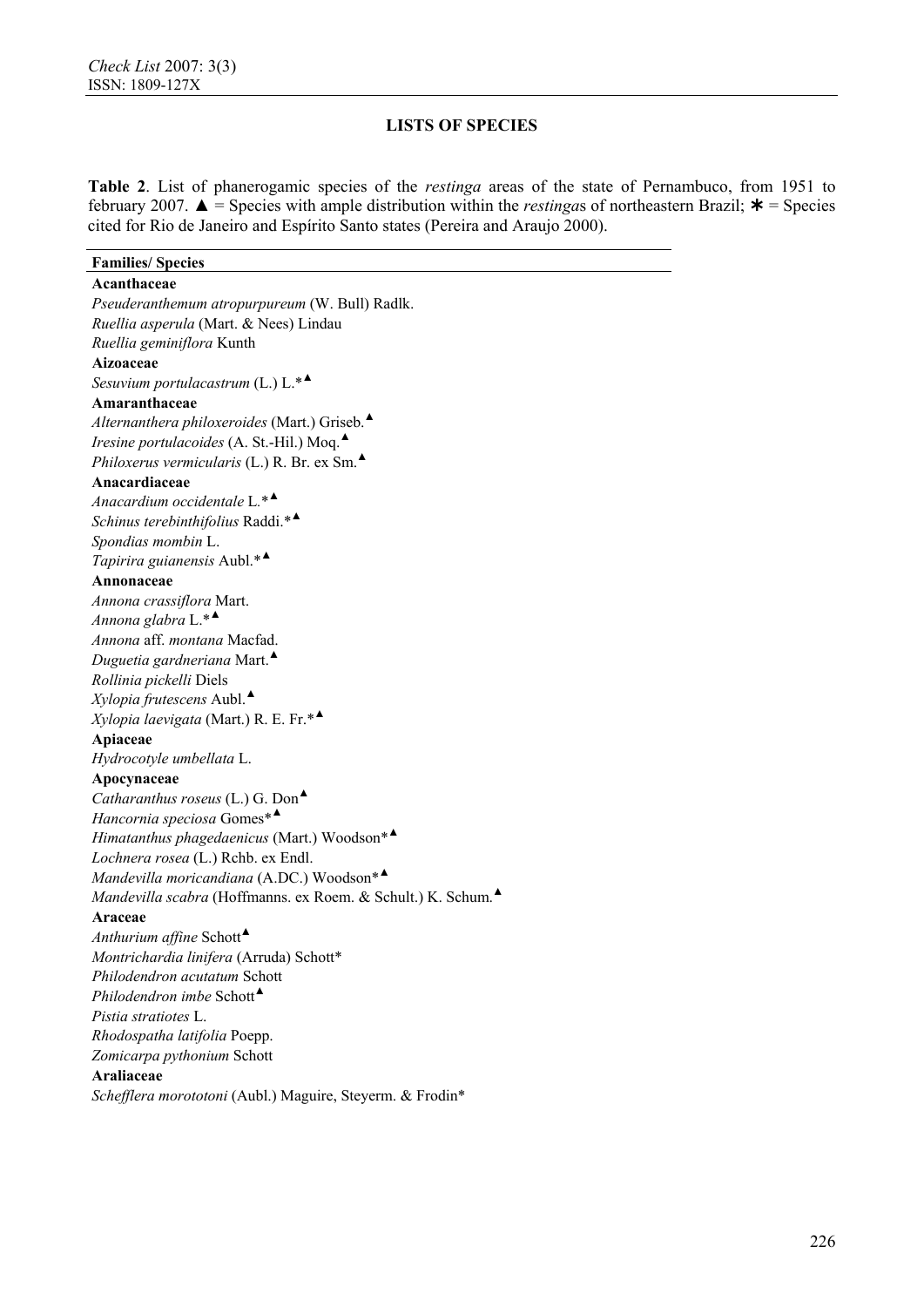#### Table 2. Continuation.

**Arecaceae** *Acrocomia intumescens* Drude ▲ *Bactris humilis* (Wallace) Burret.\* *Desmoncus orthacanthos* Mart.\* ▲ *Elaeis guineensis* Jacq. ▲ *Syagrus schizophylla* (Mart.) Glassman\* ▲ **Aristolochiaceae** *Howardia trilobata* (L.) Klotzsch ▲ **Asclepiadaceae** *Calotropis procera* (Ailt.) W.T. Ailt. ▲ *Ditassa crassifolia* Decne *Matelea maritima* ssp. *ganglinosa* (Vell.) Font.\* ▲ **Asteraceae**  *Acanthospermum hispidum* DC. ▲ *Ambrosia microcephala* DC. ▲ *Aspilia martii* Baker ▲ *Bidens pilosa* L. *Conocliniopsis prasiifolia* (DC.) R.M. King & H. Rob. ▲ *Conyza bonariensis* (L.) Cronquist ▲ *Elephantopus hirtiflorus* DC. ▲ *Emilia sonchifolia* (L.) DC *.* ▲ *Mikania obovata* DC. ▲ *Platypodanthera melissaefolia* (DC.) R. M. King & H. Rob. *Rolandra argentea* Rottb. *Synedrella nodiflora* (L.) Gaertn. *Wedelia paludosa* DC. ▲ *Wedelia trilobata* (L.) Hitchc. ▲ **Bignoniaceae**  *Arrabidaea conjugata* (Vell.) Mart.\* ▲ *Lundia cordata* (Vell.) A. DC.\* ▲ *Tabebuia chrysotricha* (Mart. ex A. DC.) Standl.\* ▲ *Tabebuia roseoalba* (Ridl.) Sandwith\* ▲ **Boraginaceae**  *Cordia multispicata* Cham. ▲ *Cordia sellowiana* Cham.\* *Cordia superba* Cham. ▲ *Cordia toqueve* Aubl. *Heliotropium elongatum* Hoffm. ex Roem. & Schult. *Tournefortia candidula* (Miers) I.M. Johnst. ▲ *Tournefortia subsessilis* Cham. *Varronia verbenacea* (DC.) Borhidi ▲ **Bromeliaceae** *Aechmea aquilega* (Salisb.) Griseb. ▲ *Aechmea muricata* (Arruda da Câmara) L.B. Sm. *Aechmea tomentosa* Mez *Bromelia karatas* L. *Cryptanthus burle* -*marxii* Leme *Hohenbergia ramageana* Mez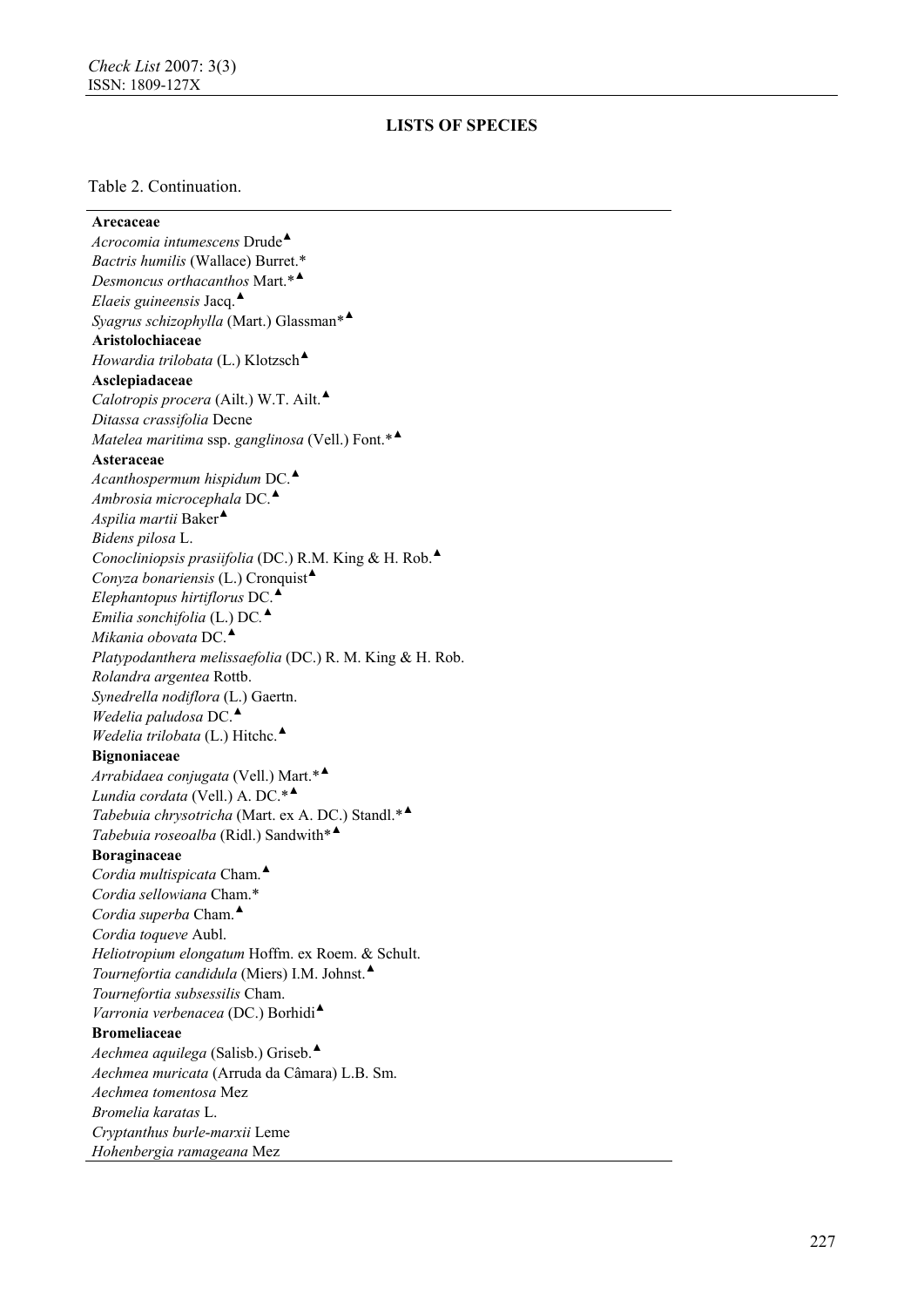### Table 2. Continuation.

*Hohenbergia ridleyi* (Baker) Mez. ▲ *Portea leptanhta* Harms *Portea petropolitana* (Wawra) Mez.\* **Burseraceae**  *Protium bahianum* Daly ▲ *Protium heptaphyllum* (Aubl.) Marchand\* ▲ **Cactaceae**  *Cereus fernambucensis* Lem.\* ▲ *Cereus jamacaru* DC. ▲ *Melocactus violaceus* Pfeiff.\* ▲ *Pilosocereus hapalacanthus* (Werderm.) Byles & G.D. Rowley ▲ **Caesalpiniaceae**  *Apuleia leiocarpa* (Vogel) J. F. Macbr. ▲ *Binaria rubiginosa* (Bong.) Schmitz ▲ *Caesalpinia bonduc* (L.) Roxb. *Cassia coluteoides* Collad. *Cassia hoffmannseggii* Mart. ex Benth. *Chamaecrista apoucouita* (Aubl.) H.S. Irwin & Barneby ▲ *Chamaecrista ensiformis* (Vell.) H.S. Irwin & Barneby\* *Chamaecrista flexuosa* (L.) Greene ▲ *Chamaecrista ramosa* (Vogel) H.S.Irwin e Barneby\* ▲ *Chamaecrista repens* (Vogel) H. S. Irwin & Barneby *Chamaecrista rotundifolia* (Pers.) Greene ▲ *Hymenaea martiana* Hayne *Senna alata* (L.) Roxb. ▲ *Senna macranthera* (DC. ex Collad.) H.S. Irwin & Barneby *Senna obtusifolia* (L.) H.S. Irwin & Barneby Senna tora (L.) Roxb.<sup>▲</sup> *Sericeocassia uniflora* (Mill.) Britton ▲ **Campanulaceae** *Cephalostigma bahiense* A. DC. **Capparaceae**  *Capparis flexuosa* (L.) L.\* ▲ *Cleome longicarpa* Eltis *Cleome spinosa* Jacq. ▲ *Hemiscola aculeata* (L.) Raf. ▲ **Cecropiaceae**  *Cecropia pachystachya* Trécul\* ▲ **Celastraceae**  *Maytenus distichophylla* Mart.\* ▲ **Chrysobalanaceae**  *Chrysobalanus icaco* L.\* ▲ *Couepia impressa* Prance ▲ *Couepia rufa* Ducke. ▲ *Hirtella racemosa* Lam. ▲ *Licania* aff. *dealbata* Hook. F. *Licania rigida* Benth. *Licania tomentosa* (Benth.) Fritsch ▲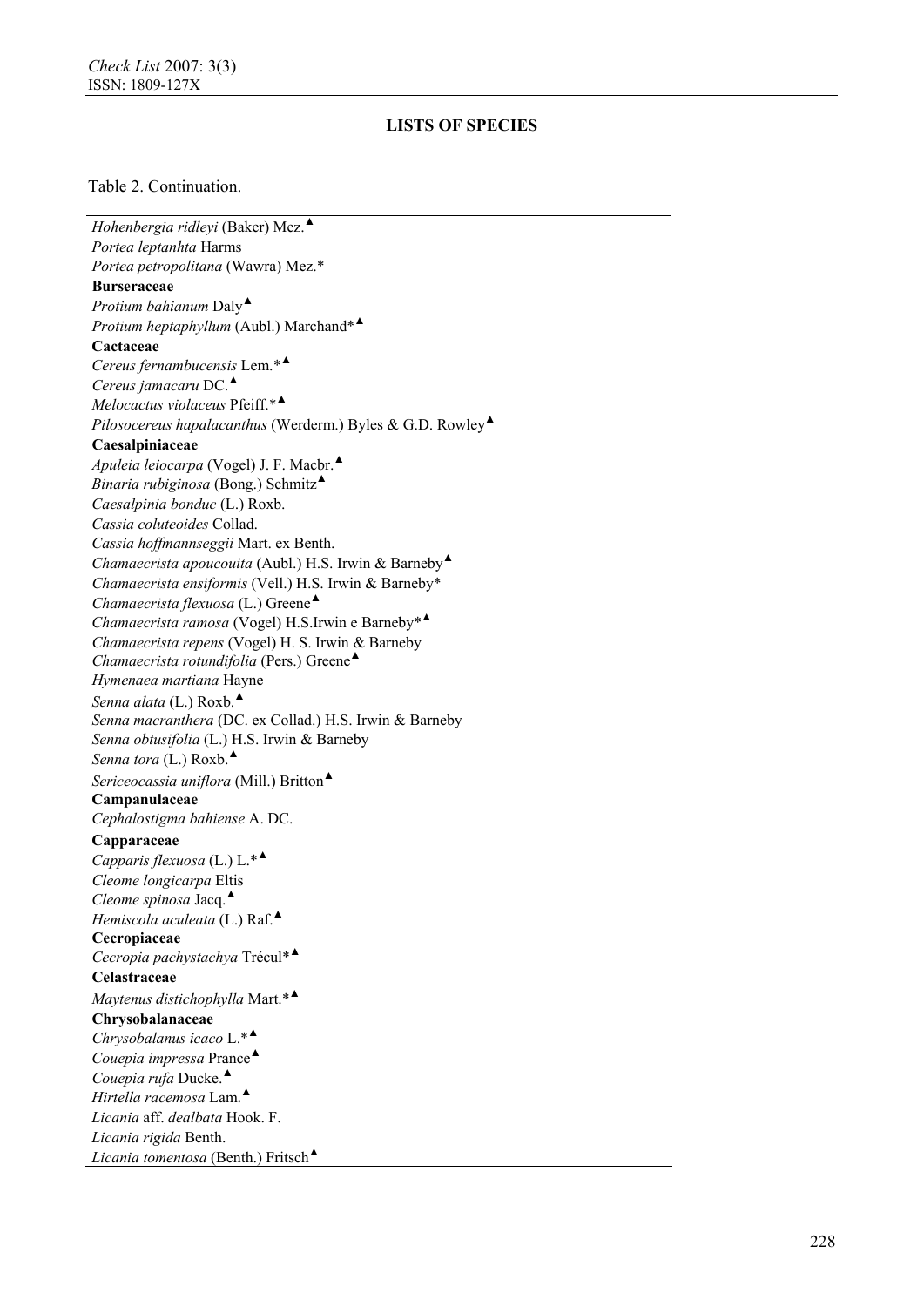## Table 2. Continuation.

### **Clusiaceae**

*Calophyllum brasiliense* Cambess.\* ▲ *Clusia nemorosa* G. Mey.\* ▲ *Clusia paralicola* G. Mariz *Rheedia macrophylla* (Mart.) Planch. & Triana *Symphonia globulifera* L. f. \* ▲ *Vismia guianensis* (Aubl.) Pers. ▲ **Combretaceae**  *Buchenavia capitata* (Vahl) Eichler\* ▲ *Conocarpus erectus* L. ▲ **Commelinaceae**  *Commelina erecta* L. ▲ *Commelina obliqua* Vahl. ▲ *Dichorisandra albo-marginata* Linden *Dichorisandra glaziovii* Taub. **Convolvulaceae**  *Convolvulus littoralis* L. ▲ *Ipomoea asarifolia* (Desr.) Roem. & Schult. ▲ *Ipomoea imperati* (Vahl) Griseb.\* *Ipomoea marcellia* Meisn. *Ipomoea pes-caprae* (L.) R. Br.\* ▲ *Merremia umbellata* (L.) Hallier f. **Costaceae**  *Costus spiralis* Jack\* ▲ **Crassulaceae** *Kalanchoe pinnata* (Lam.) Pers **Cyperaceae**  *Abildgaardia scirpoides* Nees\* ▲ *Bulbostylis capillaris* (L.) C.B.Clarke ▲ *Cyperus aggregatus* (Willd.) Endl. ▲ *Cyperus articulatus* L.\* *Cyperus flavus* J. Presl & C. Presl *Cyperus hermaphroditus* (Jacq.) Standl. *Cyperus laxus* Lam. *Cyperus ligularis* L. ▲ *Cyperus marginatus* Thunb. *Cyperus meyenianus* Kunth ▲ *Cyperus sphacelatus* Rottb. *Cyperus surinamensis* Rottb. ▲ *Eleocharis geniculata* (L.) Roem. & Schult.\* ▲ *Eleocharis interstincta* (Vahl.) R. et Schult.\* ▲ *Fimbristylis cymosa* (Lam.) R.Br.\* ▲ *Fimbristylis cymosa* subsp. *spathacea* (Roth) T. Koyama\* ▲ *Fimbristylis diphylla* (Retz.) Vahl *Fimbristylis glomerata* Boeck. ▲ *Fuirena umbellata* Rottb.\* *Pycreus pelophylus* (Ridl.) C.B. Clarke *Pycreus polystachyos* (Rottb.) P. Beauv.\* ▲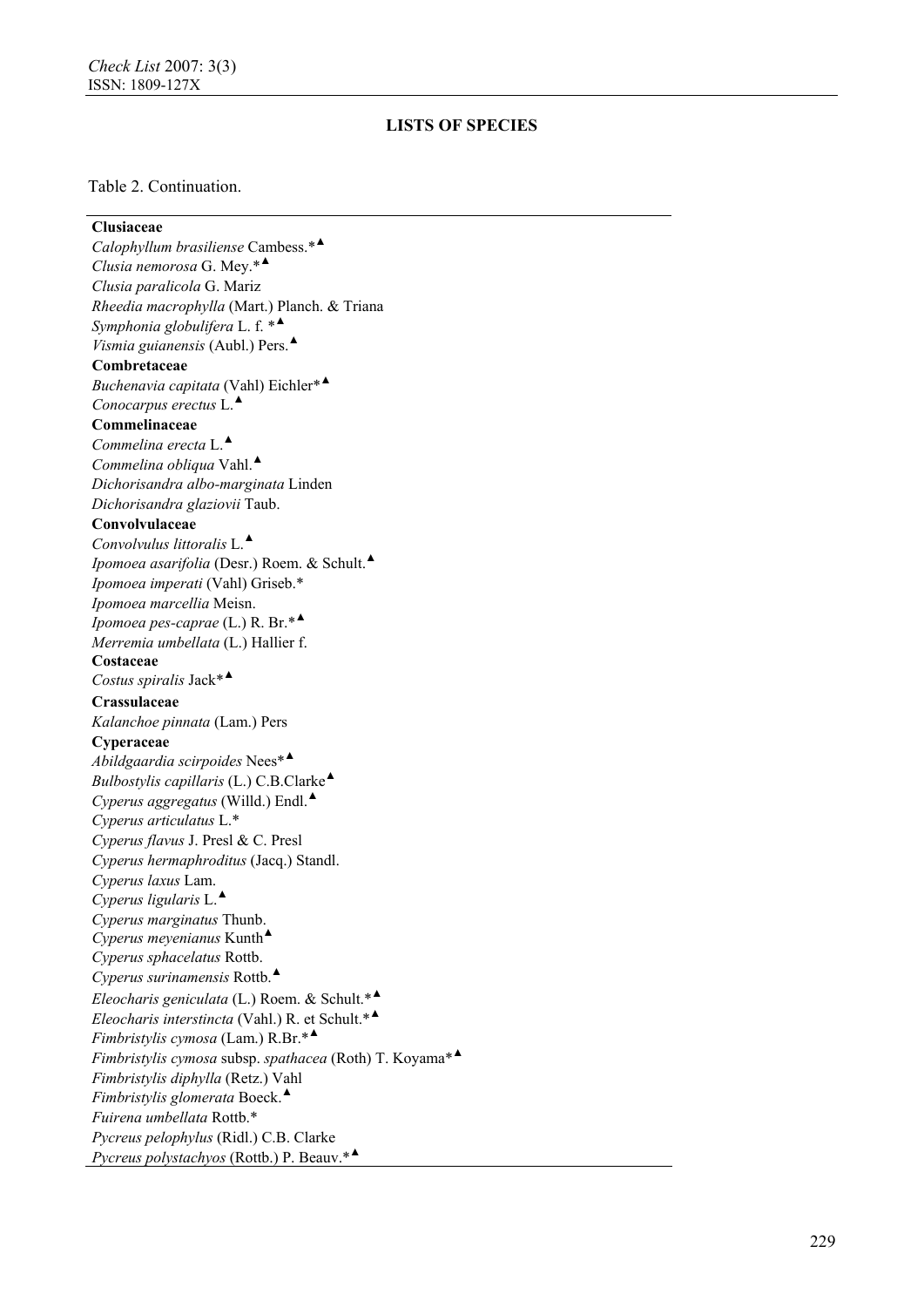### Table 2. Continuation.

*Remirea maritima* Aubl.\* ▲ *Rhynchospora barbata* (Vahl.) Kunth. ▲ *Rhynchospora riparia* (Nees) Boeck. ▲ *Rhynchospora tenuis* Willd. ex Link\* ▲ *Scleria bracteata* Cav. ▲ **Dilleniaceae**  *Curatella americana* L. ▲ *Doliocarpus dentatus* (Aubl.) Standl. *Tetracera breyniana* Schltdl.\* ▲ **Dioscoreaceae**  *Dioscorea leptostachya* Gardner\* *Dioscorea polygonoides* Humb. & Bonpl. ex Willd.\* **Elaeocarpaceae**  *Sloanea guianensis* (Aubl.) Benth.\* **Ericaceae** *Gaylussacia brasiliensis* (Spreng.) Meisn.\* ▲ **Eriocaulaceae**  *Eriocaulon palustre* Salzm. ex. Steud. *Paepalanthus bifidus* (Schrader) Kunth\* ▲ *Paepalanthus tortilis* (Bong.) Koern.\* **Erythroxyllaceae**  *Erythroxylum citrifolium* A. St.-Hill *Erythroxylum columbinum* Mart. *Erythroxylum passerinum* Mart.\* ▲ *Erythroxylum pungens* O.E. Schulz *Erythroxylum suberosum* A. St.-Hil. *Erythroxylum vacciniifolium* Mart. **Euphorbiaceae**  *Caperonia castaneifolia* (L.) A. St.-Hil. *Chaetocarpus myrsinites* Baill.\* ▲ *Chamaesyce brasiliensis* (Lam.) Small ▲ *Chamaesyce hyssopifolia* (L.) Small ▲ *Chamaesyce prostrata* (Aiton) Small ▲ *Chamaesyce thymifolia* (L.) Millsp. ▲ *Cnidoscolus urens* (L.) Arthur ▲ *Croton brasiliensis* Mart. ex Klotzsch\* ▲ *Croton hirtus* L'Hér. *Croton klotzschii* (Didr.) Baill.\* ▲ *Croton lobatus* L. ▲ *Croton sellowii* Baill. ▲ *Dalechampia scandens* L. ▲ *Dalechampia tiliifolia* var. *ficifolia* (Lam.) Kuntze\* ▲ *Euphorbia pilulifera* var. *discolor* Engelm. ▲ *Jatropha mollissima* (Pohl) Baill. ▲ *Mycrostachys corniculata* (Vahl.) Griseb.\* ▲ *Pera ferruginea* (Schott) Müll. Arg. ▲ *Pera glabrata* (Schott) Poepp. ex Baill.\* ▲ *Phyllanthus acidus* (L.) Skeels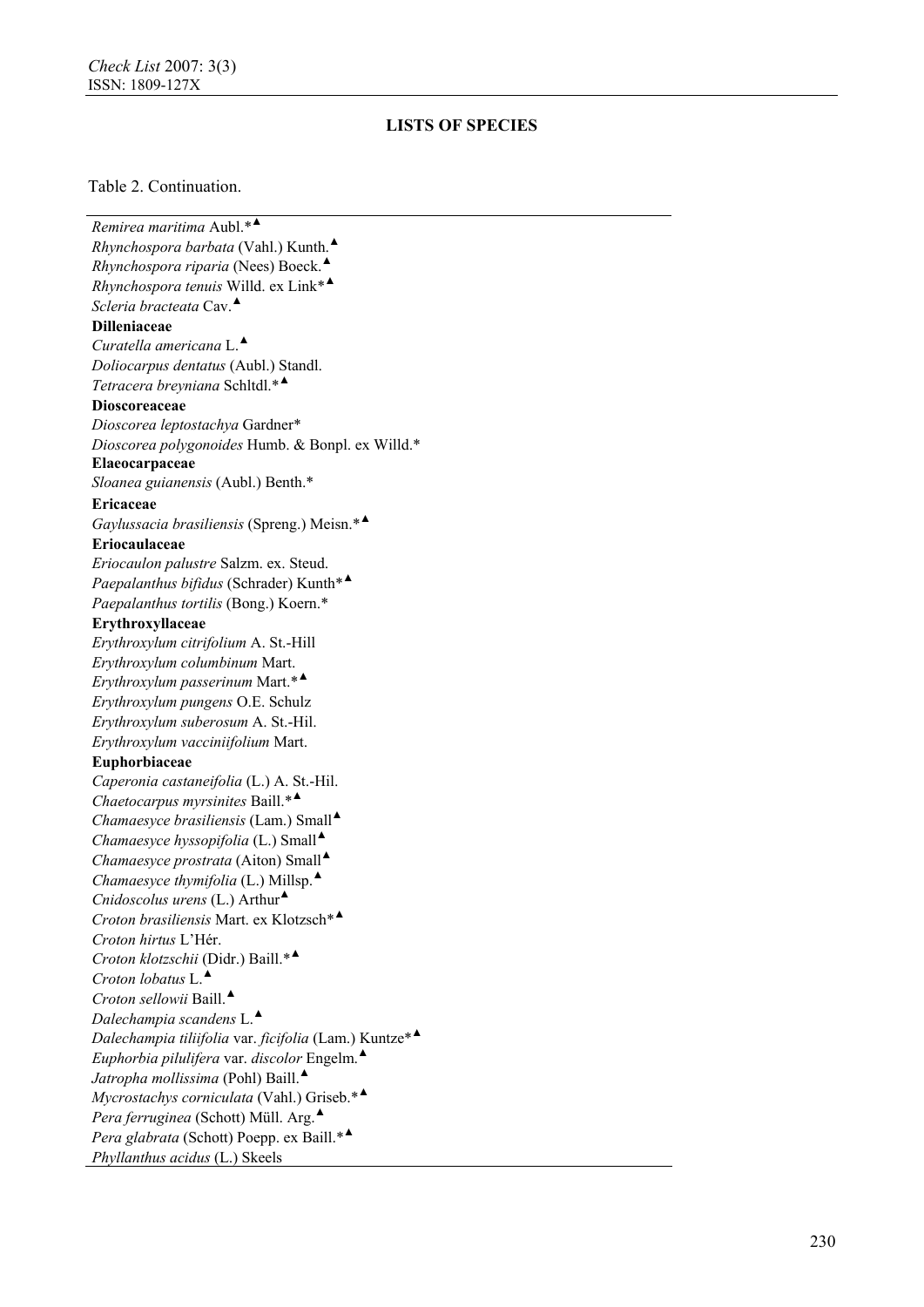## Table 2. Continuation.

*Phyllanthus minutulus* Müll. Arg. *Phyllanthus niruri* L. ▲ *Pogonophora schomburgkiana* Miers ex Benth. ▲ *Poinsettia heterophylla* (L.) Klotzsch & Garcke *Ricinus communis* L. ▲ **Fabaceae**  *Abrus precatorius* L. ▲ *Aeschynomene sensitiva* Sw.\* *Andira fraxinifolia* Benth.\* ▲ *Andira nitida* Mart. ex Benth.\* ▲ *Canavalia brasiliensis* Mart. ex Benth. ▲ *Canavalia obtusifolia* DC. ▲ *Canavalia rosea* (Sw.) DC.\* ▲ *Centrosema brasilianum* (L.) Benth. ▲ *Clitoria cajanifolia* (C. Presl) Benth. *Clitoria laurifolia* Poir. ▲ *Crotalaria pallida* Aiton ▲ *Crotalaria retusa* L. ▲ *Dalbergia ecastaphyllum* (L.) Taub.\* ▲ *Dalbergia heptaphylla* Poir. *Desmodium barbatum* (L.) Benth. ▲ *Desmodium incanum* DC. ▲ *Dioclea bicolor* Benth. *Erythrina velutina* Willd. ▲ *Hymenolobium alagoanum* Ducke. ▲ *Indigofera campestris* Bong.ex Benth. *Indigofera suffruticosa* Mill. ▲ *Machaerium angustifolium* Vog. *Macroptilium gracile* (Poepp. Ex. Benth.) Urb. ▲ *Periandra mediterranea* (Vell.) Taub. ▲ *Rhynchosia phaseoloides* (Sw.) DC.\* ▲ *Sesbania exasperatus* (Kunth) Rydb. *Sophora tomentosa* L.\* ▲ *Swartzia pickelii* Killip ex Ducke ▲ *Stylosanthes angustifolia* Vogel *Stylosanthes gracilis* Kunth *Stylosanthes guianensis* (Subl.) Sw. ▲ *Stylosanthes viscosa* (L.) Sw. ▲ *Vigna candida* (Vell.) Maréchal, Mascherpa & Stainier\* *Zornia diphylla* (L.) Pers. ▲ **Flacourtiaceae**  *Casearia javitensis* Kunth *Casearia ramiflora* Vahl. *Casearia sylvestris* Sw. ▲ **Gentianaceae**  *Schultesia guianensis* (Aubl.) Malme\*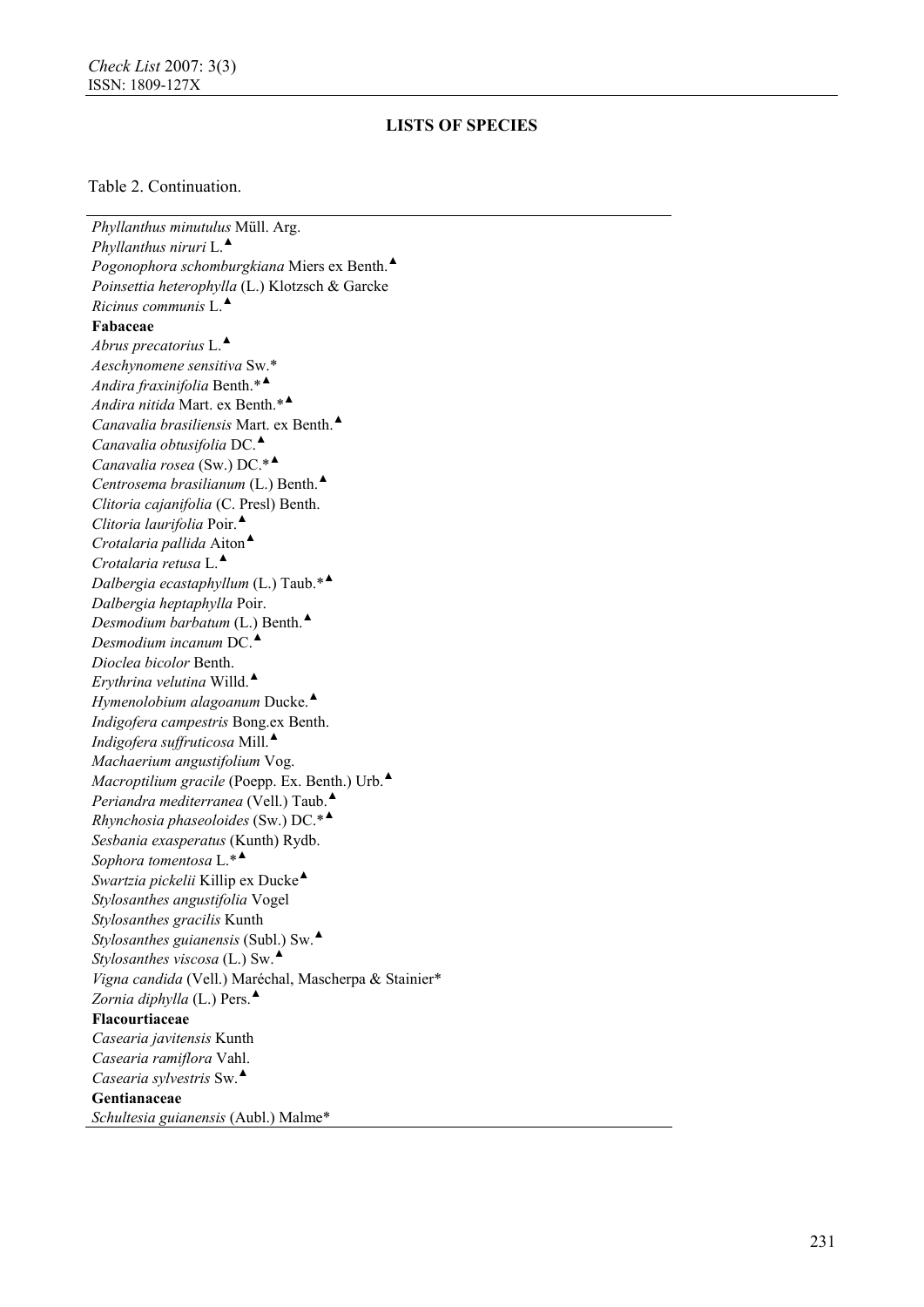## Table 2. Continuation.

| Heliconiaceae                                           |
|---------------------------------------------------------|
| Heliconia angustifolia Hook.                            |
| Heliconia psittacorum L. $F.*^{\blacktriangle}$         |
| Heliconia rostrata Ruiz & Pav.                          |
| Humiriaceae                                             |
| Humiria balsamifera Aubl.* <sup>4</sup>                 |
| Sacoglottis mattogrossensis Malme* <sup>4</sup>         |
| Icacinaceae                                             |
| Emmotum fagifolium Desv. ex Ham.                        |
| <b>Iridaceae</b>                                        |
| Cipura paludosa Aubl.                                   |
| Neomarica caerulea (Ker Gawl.) Sprague                  |
| Lamiaceae                                               |
| Hyptis fruticosa Salzm. ex Benth.                       |
| Hyptis lanceolata Poir.                                 |
| Hyptis suaveolens (L.) Poit.                            |
| Ocimum gratissimum L.                                   |
| Lauraceae                                               |
| Cassytha americana Ness.                                |
| Cassytha filiformis L.* <sup>4</sup>                    |
| Nectandra cuspidata Nees & Mart.                        |
| Ocotea duckei Vattimo <sup><math>\triangle</math></sup> |
| Ocotea gardneri (Meisn.) Mez <sup>4</sup>               |
| Ocotea glomerata (Ness) Mez                             |
| Lecythidaceae                                           |
| Eschweilera ovata (Cambess.) Miers*                     |
| Eschweilera luschnathii (O. Berg) Miers $\triangle$     |
| Gustavia augusta $L^{\blacktriangle}$                   |
| Lentibulariaceae                                        |
| Utricularia pusilla Vahl. $\triangle$                   |
| Liliaceae                                               |
| Crinum procerum Carey                                   |
| Hippeastrum aulicum Herb.                               |
| Hippeastrum stylosum Herb.                              |
| Loganiaceae                                             |
| Spigelia anthelmia $L$ .                                |
| Loranthaceae                                            |
| Psittacanthus dichrous (Mart.) Mart.*                   |
| Lythraceae                                              |
| Cuphea flava Spreng. $\triangle$                        |
| Malpighiaceae                                           |
| Byrsonima cydoniifolia A. Juss.                         |
| Byrsonima gardneriana A.Juss. $\triangle$               |
| Byrsonima riparia W. R. Anderson                        |
| Byrsonima sericea $DC.*^{\blacktriangle}$               |
| Byrsonima verbascifolia (L.) DC.* <sup>4</sup>          |
| Galphimia brasiliensis (L.) A. Juss.                    |
| Stigmaphyllon paralias A. Juss. <sup>*▲</sup>           |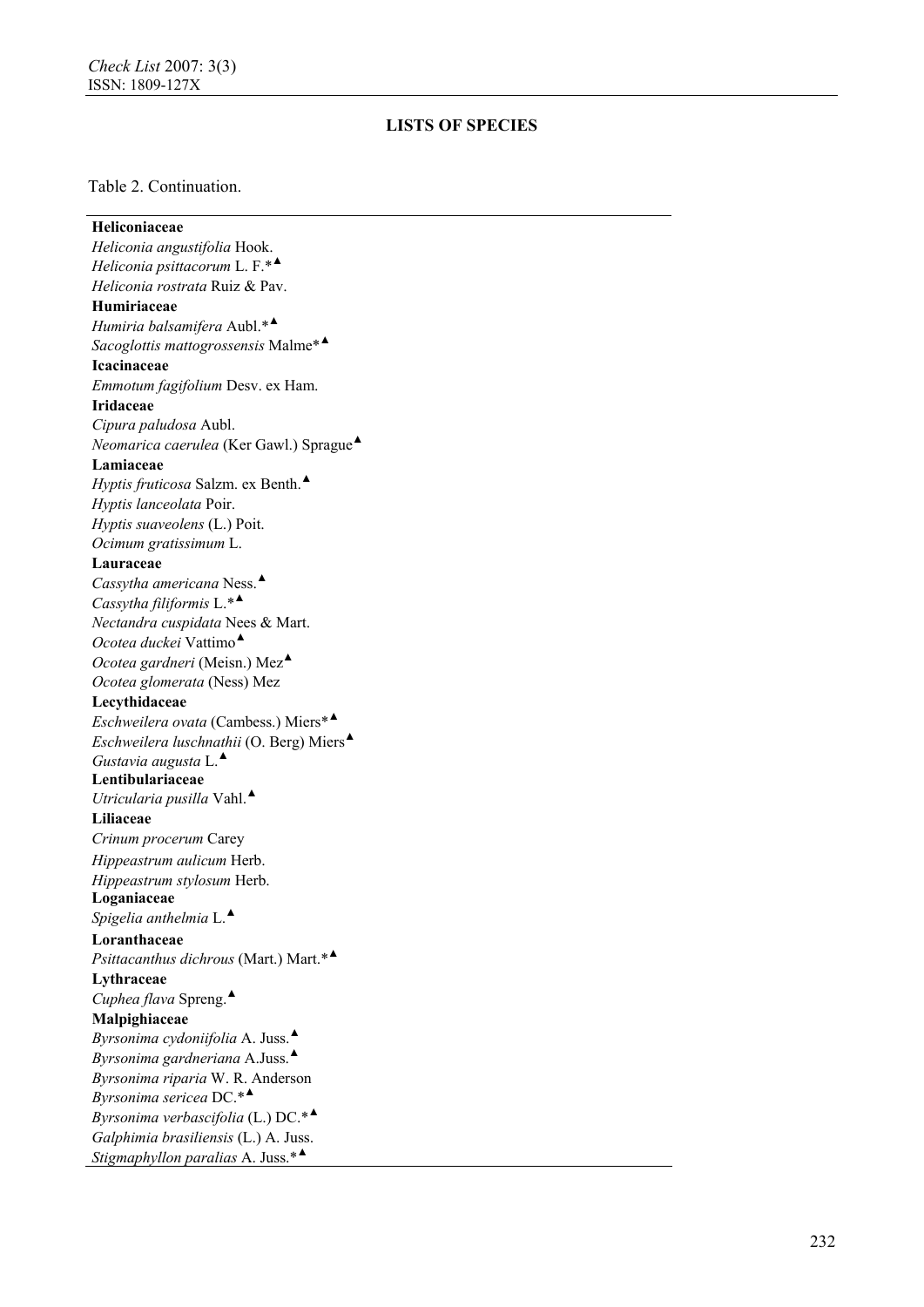### Table 2. Continuation.

**Malvaceae**  *Gossypium arboreum* L. *Gossypium hirsutum* L. *Pavonia cancellata* (L.) Cav. ▲ *Pseudomalachra ciliaris* (L.) H.C. Monteiro ▲ *Pseudomalachra plumosa* (Cav.) H. Monteiro ▲ *Sida linifolia* Cav. ▲ *Malva rhombifolia* (L.) Krause ▲ *Urena lobata* L. ▲ **Maranthaceae**  *Stromanthe tonckat* (Aubl.) Eichler **Marcgraviaceae**  *Norantea brasiliensis* Choisy\* ▲ **Melastomaceae**  *Clidemia biserrata* DC.\* *Clidemia hirta* (L.) D. Don\* ▲ *Miconia albicans* (Sw.) Triana.\* ▲ *Miconia* cf. *amoena* Triana\* ▲ *Miconia ciliata* (Rich.) DC.\* ▲ *Pterolepis herincqniana* Cogn. *Pterolepis polygonoides* (DC.) Triana **Mimosaceae**  *Abarema cochliacarpos* (Gomes) Barneby & J.W. Grimes\* *Abarema filamentosa* (Benth.) Pittier\* ▲ *Acacia farnesiana* (L.) Willd. *Chloroleucon foliolosum* (Benth.) G.P. Lewis ▲ *Inga bahiensis* Benth. ▲ *Inga capitata* Desv.\* ▲ *Inga edulis* Mart. *Inga fagifolia* G. Don ▲ *Inga flagelliformis* (Vell.) Mart. *Inga marginata* Willd. *Mimosa bimucronata* (DC.) Kuntze\* *Mimosa pigra* L. ▲ *Mimosa pudica* L. ▲ *Mimosa somnians* Humb. & Bonpl. Ex Willd. ▲ *Pithecellobium dulce* (Roxb.) Benth. *Pithecellobium saman* (Jacq.) Benth. ▲ **Molluginaceae**  *Mollugo verticillata* L. ▲ **Moraceae** *Ficus guianensis* Desv. ex Ham. ▲ **Myrsinaceae**  *Rapanea guianensis* Aubl. ▲ **Myrtaceae**  *Calyptranthes brasiliensis* Spreng.\* *Calyptranthes dardanoi* Mattos *Campomanesia dichotoma* (O. Berg) Mattos ▲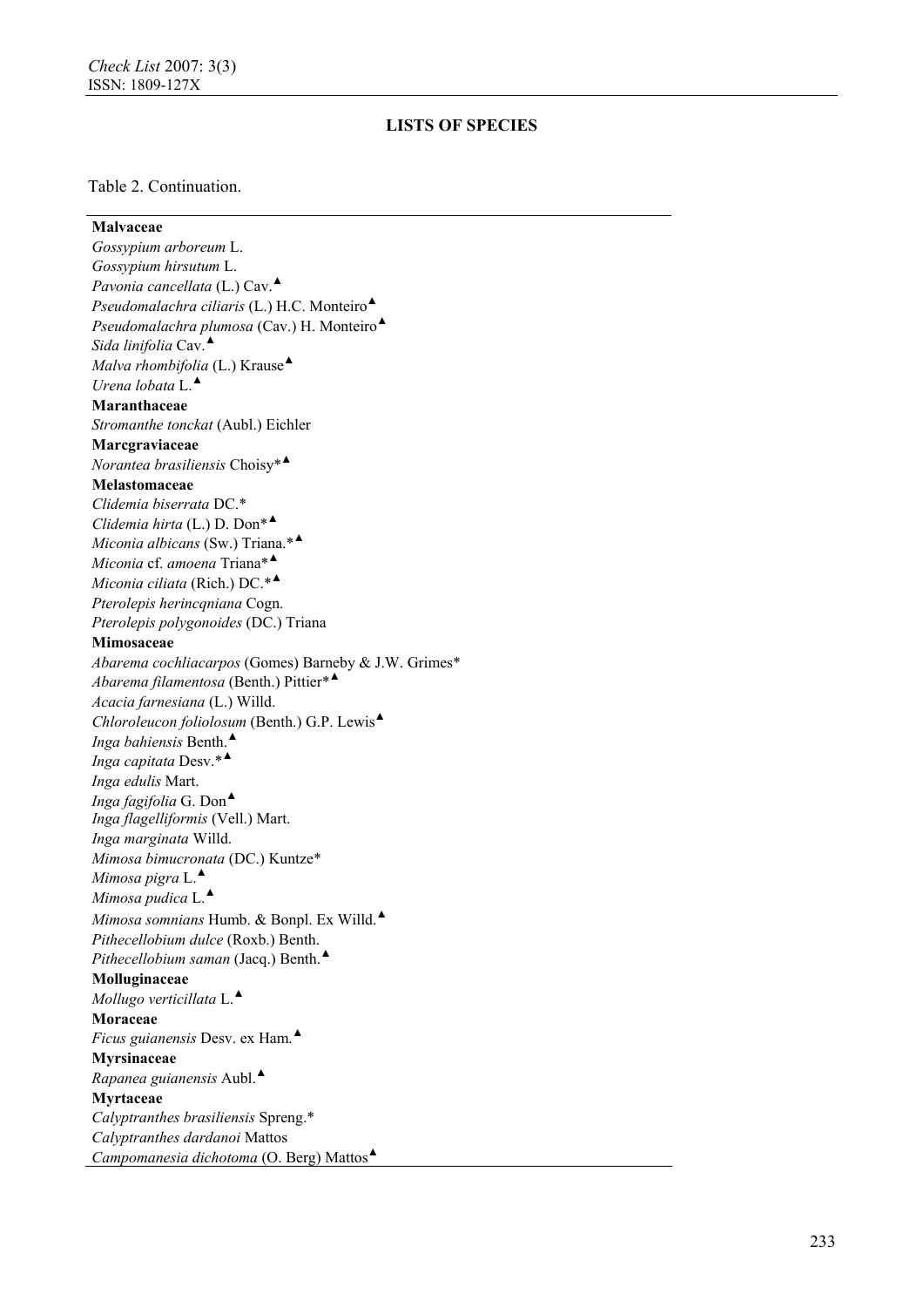### Table 2. Continuation.

*Eugenia excelsa* O. Berg\* *Eugenia ferreiraeana* O. Berg *Eugenia hirta* O. Berg\* ▲ *Eugenia punicifolia* (Kunth) DC.\* ▲ *Eugenia uniflora* L.\* ▲ *Marlierea parviflora* O. Berg *Marlierea regeliana* O. Berg *Marlierea* aff*. schottii* (O. Berg) D. Legrand\* *Marlierea strigipes* O. Berg *Myrcia bergiana* O. Berg\* *Myrcia guianensis* (Aubl.) DC.\* ▲ *Myrcia hirtiflora* DC. *Myrcia* aff. *laroutteana* Cambess. *Myrcia multipla* D. Legrand *Myrcia rotundifolia* (O. Berg) Kiaersk. ▲ *Myrcia sylvatica* (G. Mey.) DC. ▲ *Myrcia tomentosa* (Aubl.) DC. *Myrciaria floribunda* (H. West ex Willd.) O. Berg\* ▲ *Psidium araca* Raddi ▲ *Psidium cattleyanum* Sabine\* *Psidium guineense* Sw.\* ▲ **Nyctaginaceae**  *Boerhavia coccinea* Mill. ▲ *Guapira nitida* (Schmidt) Lundell *Guapira pernambucensis* (Casar.) Lundell\* ▲ *Pisonia cordifolia* Mart. ▲ *Pisonia subcordata* Sw. **Ochnaceae**  *Ouratea crassa* Tiegh ▲ *Ouratea cuspidata* Tiegh.\* ▲ *Ouratea fieldingiana* (Gardner) Engl. ▲ *Sauvagesia tenella* Lam. **Olacaceae**  *Ximenia americana* L.\* ▲ **Oleaceae** *Jasminum azoricum* L. **Onagraceae**  *Ludwigia linifolia* Poir. ▲ *Ludwigia suffruticosa* Walter\* ▲ **Orchidaceae**  *Catasetum discolor* (Lindl.) Lindl.\* ▲ *Catasetum macrocarpum* Rich. ex Kunth\* *Cyrtopodium intermedium* Brade\* *Cyrtopodium paranaense* Schltr. ▲ *Dimerandra emarginata* (G. Mey.) Hoehne *Encyclia acuta* Schltr. *Epidendrum cinnabarinum* Salzm. ex Lindl. ▲ *Epidendrum schomburgkii* Lindl.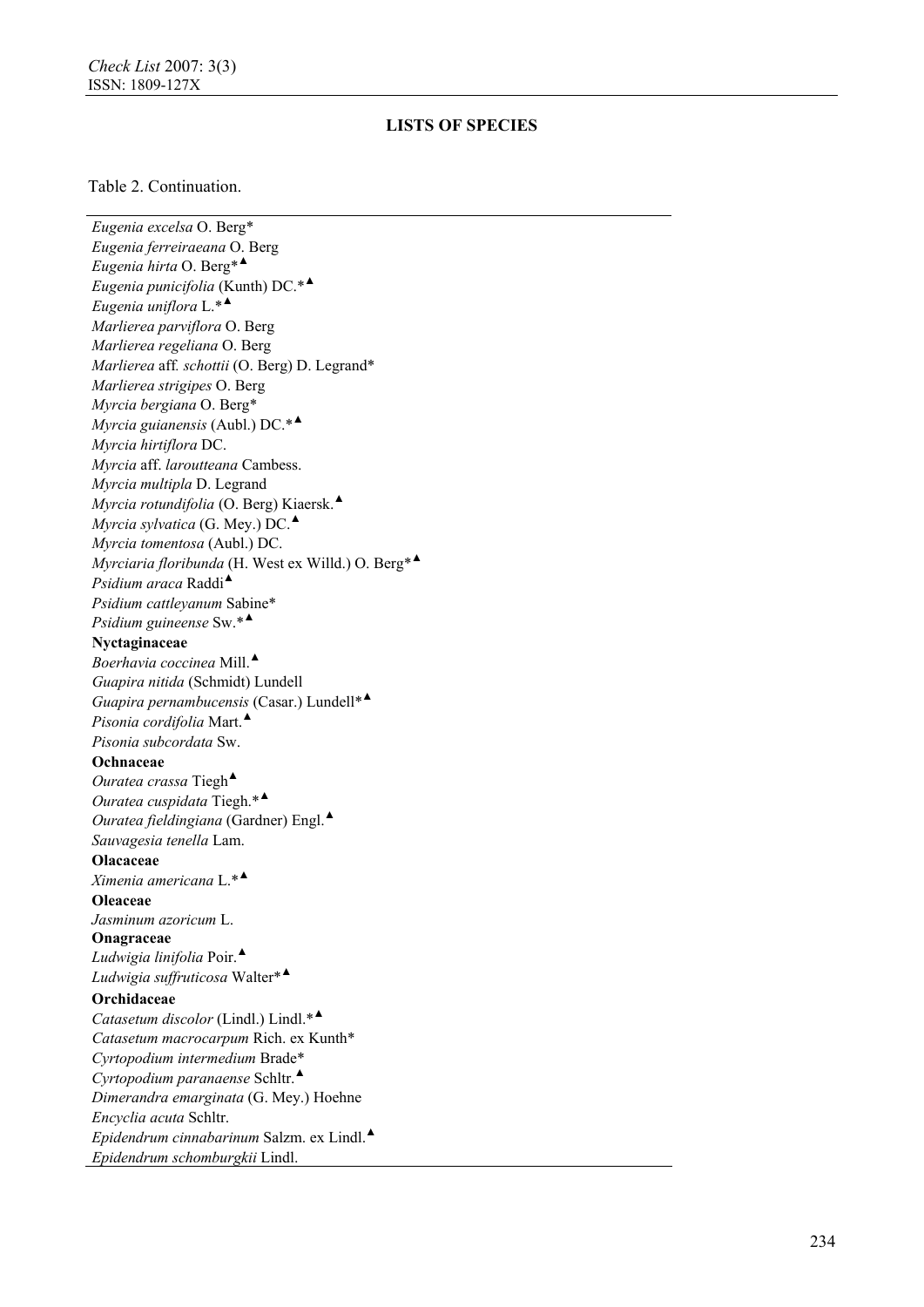### Table 2. Continuation.

*Habenaria petalodes* Lindl. *Oeceoclades maculata* (Lindl.) Lindl.\* ▲ *Polystachya concreta* (Jacq.) Garay & H.R. Sweet\* ▲ *Prescottia stachyodes* (Sw.) Lindl. \* *Prosthechea fragrans* (Sw.) W.E. Higgins *Vanilla chamissonis* Klotzch.\* ▲ **Passifloraceae**  *Passiflora cincinnata* Mart. ▲ *Passiflora foetida* L. ▲ *Passiflora galbana* Mast.\* ▲ *Passiflora mucronata* Lam.\* ▲ *Passiflora quadrangularis* L. **Phytolacaceae** *Microtea paniculata* Moq.\* ▲ **Poaceae**  *Andropogon bicornis* L. ▲ *Andropogon selloanus* (Hack.) Hack.\* ▲ *Aristida longifolia* Trin. *Cenchrus echinatus* L. ▲ *Chloris dandyana* C.D. Adams *Cynodon dactylon* (L.) Pers. ▲ *Cynodon dactylon* var. *maritimus* (Kunth) Hack. *Dactyloctenium aegyptium* (L.) Willd. ▲ *Digitaria ciliaris* (Retz.) Koeler ▲ *Digitaria sanguinalis* (L.) Scop. ▲ *Echinochloa colonum* (L.) Link. ▲ *Echinochloa crus-pavonis* (Kunth) Schult. *Eleusine indica* (L.) Gaertn. ▲ *Eragrostis ciliaris* (L.) R. Br. ▲ *Eragrostis prolifera* (Sw.) Steud. *Eragrostis rufescens* Schrad. ex Schult. ▲ *Eustachys caribaea* (Spreng.) Herter *Gymnopogon foliosus* (Willd.) Ness\* ▲ *Hymenachne amplexicaulis* (Rudge) Nees ▲ *Hyparrhenia diplandra* (Hack.) Stapf *Leptochloa scabra* Nees *Panicum aquaticum* Poir.<sup>▲</sup> *Panicum asperifolium* (Desv.) Hitchc. ▲ *Panicum laxum* Sw.\* ▲ *Panicum pilosum* Sw. ▲ *Panicum repens* L. *Pappophorum mucronulatum* Ness *Paspalidium geminatum* (Forssk.) Stapf▲ *Paspalum arundinaceum* Poir. *Paspalum conjugatum* P.J. Bergius *Paspalum maritimum* Trin.\* ▲ *Paspalum vaginatum* Sw.\* ▲ *Raddia biformis* Hitchc. & Chase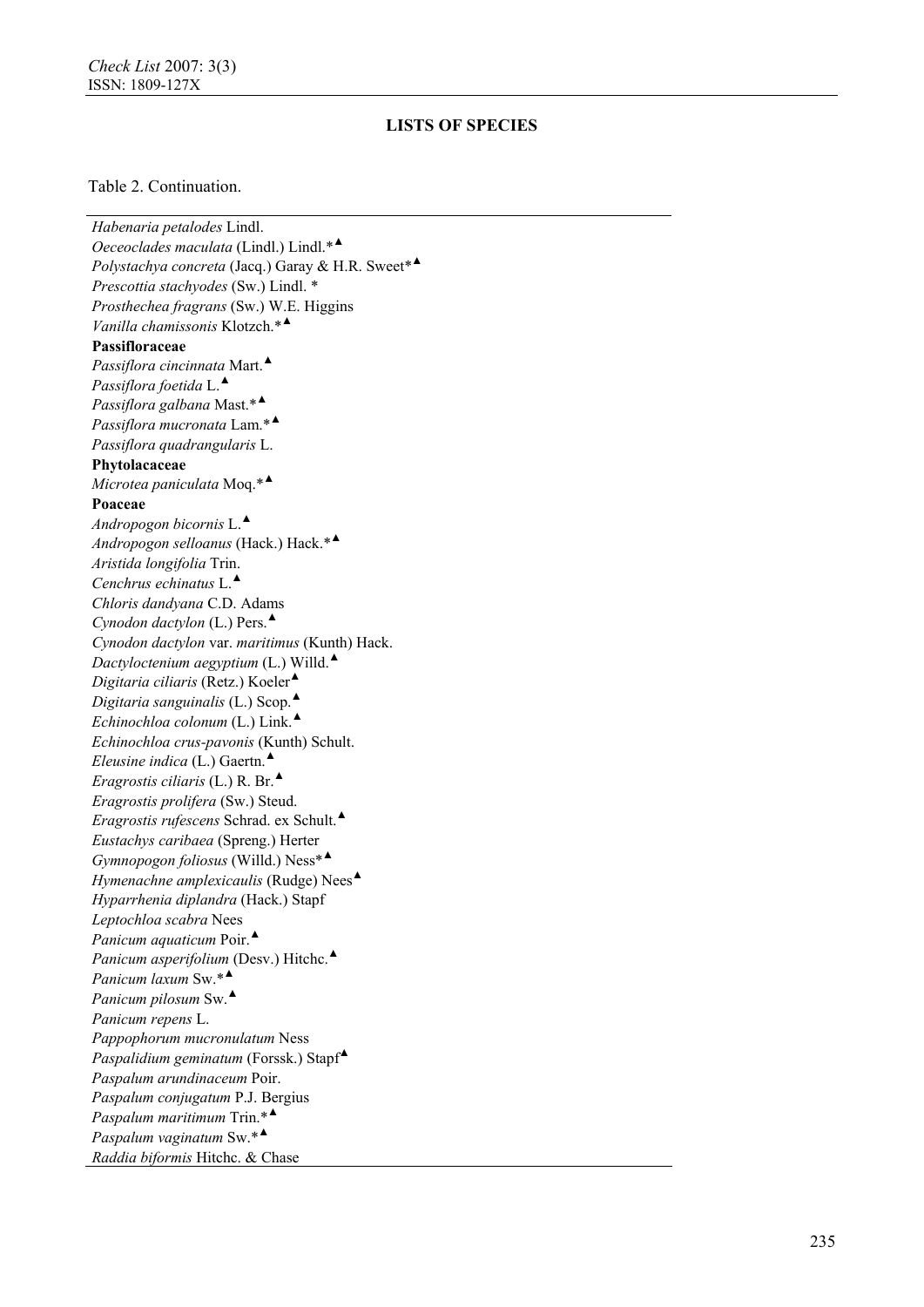#### Table 2. Continuation.

*Setaria tenax* (Rich.) Desv. ▲ *Setaria vulpiseta* (Lam.) Roem.& Schult. ▲ *Sporobolus tenacissimus* (L. f.) P. Beauv. *Sporobolus virginicus* (L.) Kunth\* ▲ *Trichachne insularis* (L.) Nees *Urochloa decumbens* (Stapf) R.D. Webster **Polygalaceae**  *Polygala cyparissias* A.St.-Hil. & Moq.\* ▲ *Polygala violacea* Aubl. ▲ *Securidaca volubilis* L. **Polygonaceae**  *Coccoloba confusa* How\* *Coccoloba laevis* Casar.\* ▲ *Coccoloba scandens* Casar. *Polygonum acre* Lam. **Portulacaceae** *Portulaca oleracea* L. ▲ **Rhamnaceae** *Ziziphus joazeiro* Mart. ▲ **Rubiaceae**  *Alibertia sessilis* (Vell.) K. Schum. *Anisomeris gracilipes* K. Schum. *Borreria scabiosoides* Cham. & Schltdl.\* *Borreria verticillata* (L.) G. Mey. ▲ *Borreria virgata* Cham. & Schltdl. *Chiococca alba* (L.) Hitchc.\* ▲ *Diodia apiculata* (Willd. ex Roem. & Schult.) K. Schum.\* ▲ *Diodia setigera* DC. *Genipa americana* L.\* ▲ *Guettarda platypoda* DC. ▲ *Mitracarpus frigidus* (Willd. ex Roem. & Schult.) K. Schum.\* ▲ *Palicourea crocea* (Sw.) Roem. & Schult. *Psychotria bahiensis* DC. ▲ *Richardia grandiflora* (Cham. et Schltdl.) Steud. ▲ *Salzmannia nitida* DC.\* ▲ *Staelia galioides* DC. *Staelia virgata* (Link ex Roem. & Schult.) K. Schum. *Tocoyena brasiliensis* Mart. ▲ *Tocoyena formosa* (Cham. & Schltdl.) K. Schum. ▲ *Tocoyena sellowiana* (Cham. & Schltdl.) K.Schum. ▲ **Rutaceae**  *Esenbeckia grandiflora* Mart.\* ▲ *Pilocarpus pauciflorus* A. St.-Hil. **Sapindaceae**  *Cupania* aff. *racemosa* (Vell.) Radlk.\* *Dodonaea viscosa* Jacq. *Paullinia pinnata* L. *Paullinia trigonia* Vell. ▲ *Serjania salzmanniana* Schltr.\* ▲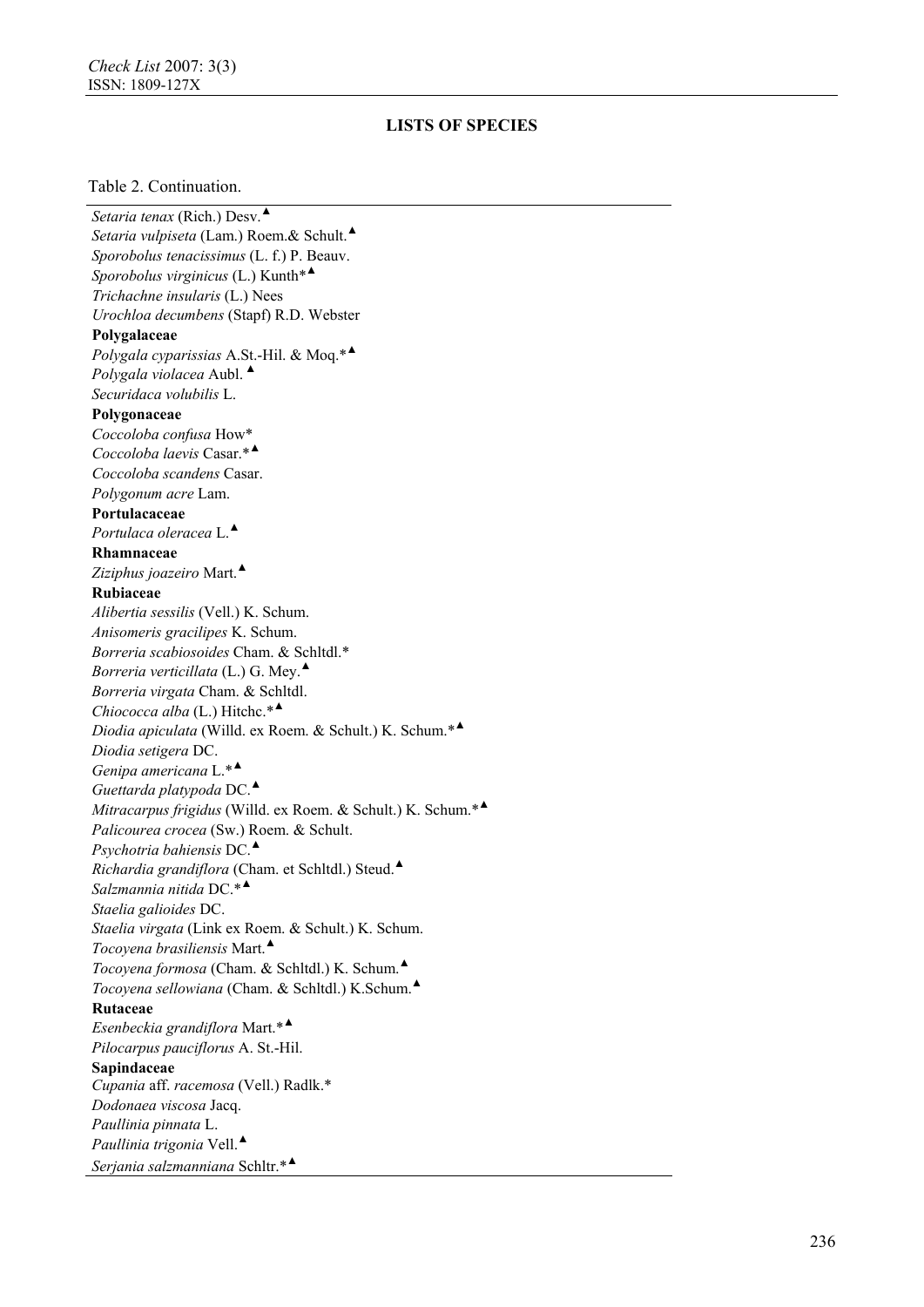#### Table 2. Continuation.

**Sapotaceae**  *Manilkara salzmannii* (A. DC.) H.J.Lam ▲ *Manilkara zapota* (L.) P. Royen ▲ *Pouteria grandiflora* (A. DC.) Baehni\* ▲ **Scrophulariaceae**  *Capraria biflora* L. *Scoparia dulcis* L. ▲ *Stemodia foliosa* Benth. ▲ *Stemodia pratensis* (Aubl.) C.P. Cowan **Simaroubaceae**  *Simaba cuneata* A.St.-Hil & Tul.\* ▲ **Solanaceae**  *Cestrum parqui* L'Hér. *Cyphomandra fragrans* (Hook.) Sendtn. *Lycopersicon esculentum* Mill. *Schwenckia americana* L.\* ▲ *Solanum americanum* Mill. ▲ *Solanum paludosum* Moric. ▲ *Solanum paniculatum* L. ▲ *Solanum stipulaceum* Roem. & Schult. ▲ **Sterculiaceae**  *Guazuma ulmifolia* Lam ▲ *Waltheria indica* L. ▲ *Waltheria viscosissima* A. St.-Hil. ▲ **Theophrastaceae** *Jacquinia armillaris* Jacq. ▲ **Tiliaceae** *Luehea paniculata* Mart. **Trigoniaceae** *Trigonia nivea* Cambess\* ▲ **Turneraceae**  *Turnera ulmifolia* L. ▲ **Ulmaceae**  *Trema micrantha* (L.) Blume\* ▲ **Verbenaceae**  *Lantana camara* L. ▲ *Lantana ru gulosa* Kunth *Lippia alba* (Mill.) N.E. B r *Stachytarpheta cayennensis* (Rich) Vahl Stachytarpheta elatior Schrad. ex Schult.<sup>4</sup> *Vitex rufescens* A. Juss. ▲ **Violaceae**  *Hybanthus ipecacuanha* (L.) Baill. ▲ *Rinorea* aff*. bahiensis* (Moric.) Kuntze **Vitacea**  *Cissus erosa* Rich.\* ▲ **Vochysiaceae**  *Qualea cryptantha* (Spren g.) Warm.\* **Xyridaceae** *Xyris jupicai* Rich.\* ▲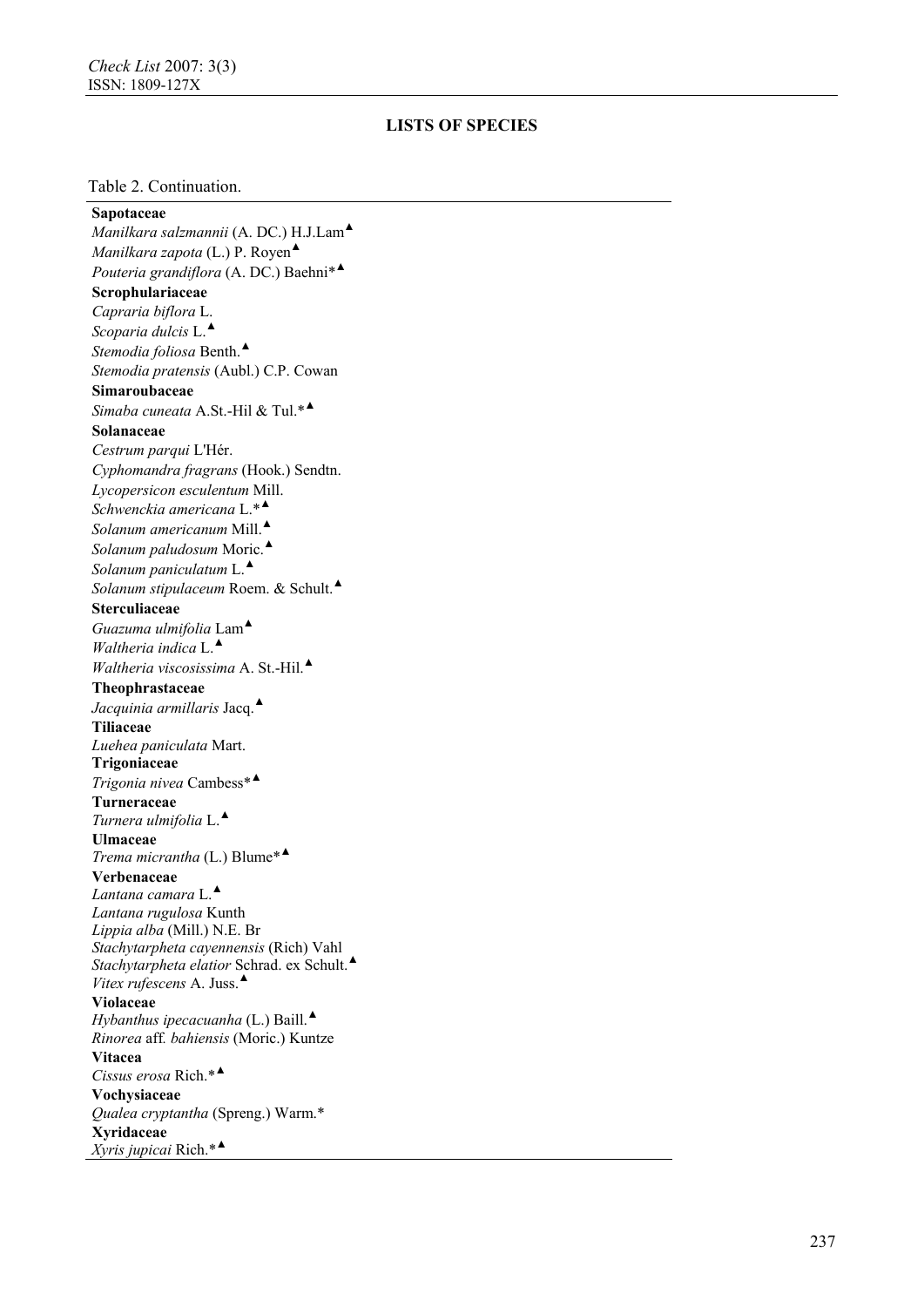The families with the greatest numbers of species had predominately herbaceous habits, followed by shrub-arboreal families (Myrtaceae and Fabaceae) that are common in the Atlantic Forests and of generally wide distribution (Peixoto and Gentry 1990; Silva and Britez 2005).

Pereira and Araujo (2000) compiled a species list for the *restinga*s of Espírito Santo and Rio de Janeiro and encountered 1,378 species, 13 % of which were endemic to Rio de Janeiro. A comparison of this study with that presented here reveals that the *restinga*s of Pernambuco contain ca. 34 % of the species listed for Espirito Santo and Rio de Janeiro, and only 10 % (140 species) were held in common. Of the 477 species recorded from Pernambuco, 289 (60.71 %) were found in other *restinga*s of northeastern Brazil.

Among the shrub and arboreal species with ample distribution within the *restinga*s of Pernambuco were: *Andira nitida*, *Buchenavia capitata*, *Byrsonima gardneriana*, *Byrsonima sericea*, *Coccoloba laevis*, *Curatella americana*, *Guettarda platypoda*, *Hancornia speciosa*, *Himatanthus phagedaenicus*, *Inga capitata*, *Manilkara salzmannii*, *Maytenus distichophylla*,

*Pera glabrata*, *Protium heptaphyllum*, *Sacoglottis matogrossensis*, *Tapirira guianensis*, and *Vismia guianensis*, among others. According to Zickel et al. (2004), these species are also found in other *restinga* areas in northeastern Brazil.

The species with restricted distributions in Pernambuco and not cited for *restingas* of other northeastern states represent 39.29 % (188 species) of all the species encountered, and include: *Abarema filamentosa* (Figure 2), *Annona crassiflora* (Figure 3), *Byrsonima riparia* (Figure 4), *Calyptranthes dardanoi*, *Coccoloba confusa*, *Cyphomandra fragrans*, *Guapira* cf. *nitida*, *Inga flagelliformis*, *Cipura paludosa*, *Myrcia bergiana*, *Myrcia guianensis*, *Paullinia pinnata*, *Pilocarpus pauciflorus*, *Protium bahianum*, *Rollinia pickelli*, *Ruellia geminiflora*, *Staelia galioides*, *Schultesia guianensis*, *Sloanea guianensis*, *Stachytarpheta cayennensis*, *Stylosanthes angustifolia*, and *Urochloa decumbens*.

## **Acknowledgments**

The authors would like to thank the curators of the IPA, PEUFR, and UFP herbaria for making their data bases and collections available for this survey.



**Figure 2**. Flower and fruit of *Abarema filamentosa* (Benth.) Pittier; municipality of Ipojuca, Pernambuco.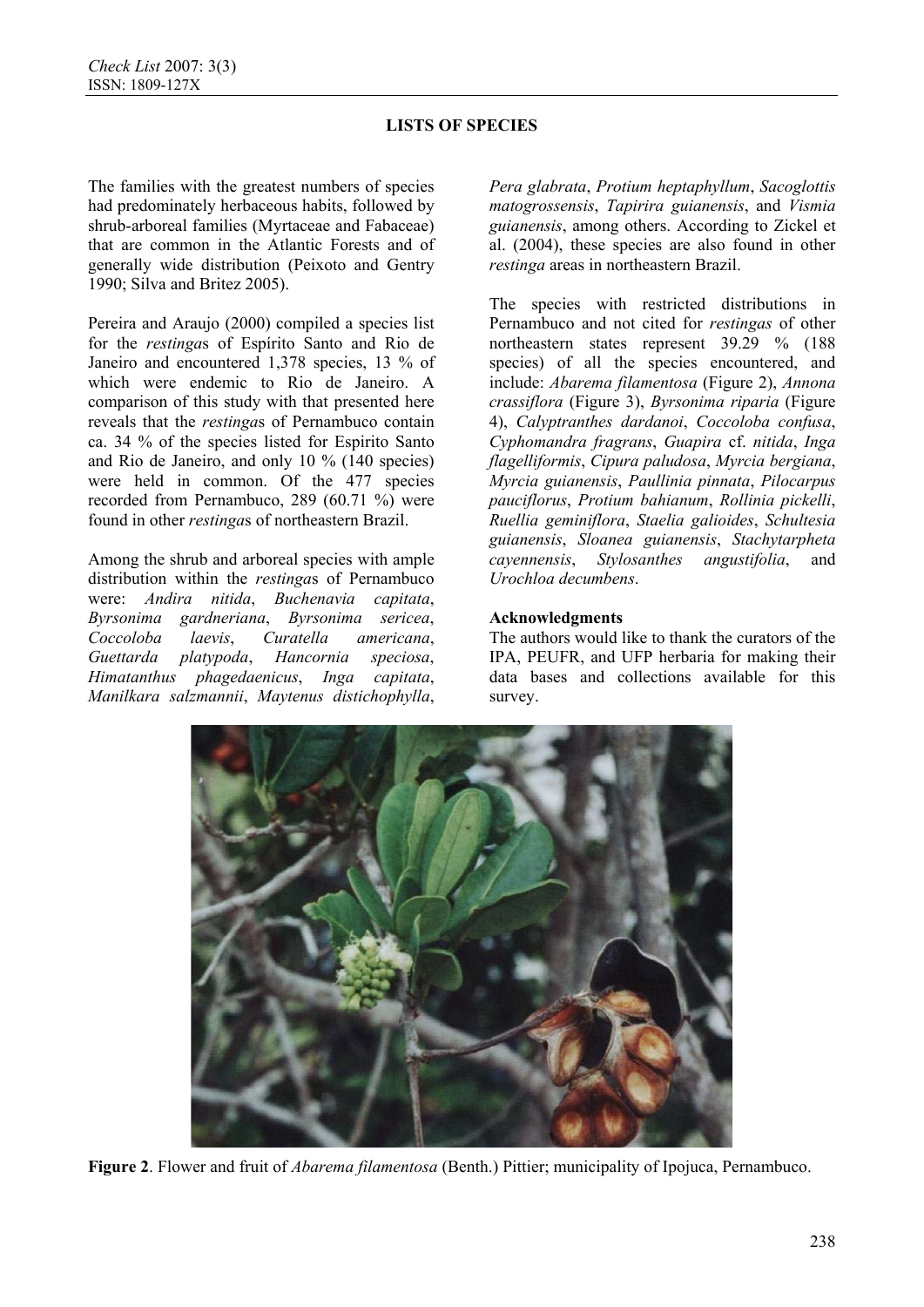

**Figure 3**. Lateral view, flower of *Annona crassiflora* Mart.; municipality of Ipojuca, Pernambuco.



**Figure 4**. Frontal view, inflorescence of *Byrsonima riparia* W. R. Anderson; municipality of Ipojuca, Pernambuco.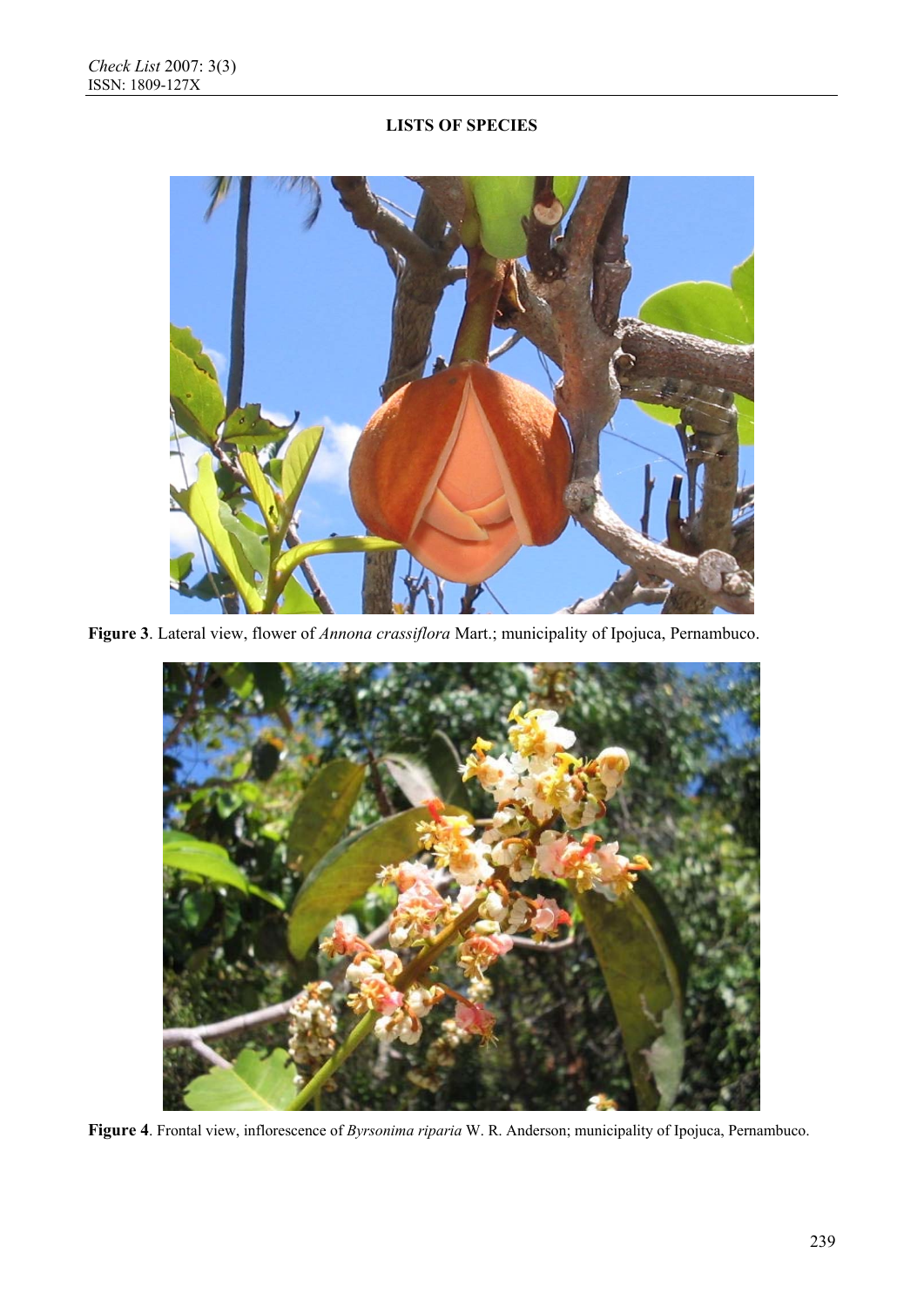### **Literature cited**

- Almeida Jr., E. B. 2006. Fisionomia e estrutura da restinga da RPPN Nossa Senhora do Outeiro de Maracaípe, Ipojuca, PE. 96 p. Master Thesis, Universidade Federal Rural de Pernambuco, Recife.
- Almeida Jr, E. B., C. S. Zickel, and R. M. M. Pimentel. 2006. Caracterização e espectro biológico da vegetação do litoral arenoso do Rio Grande do Norte. Revista de Geografia 23(3): 45-58.
- Andrade-Lima, D. 1951. A flora da praia de Boa Viagem. Boletim da SAIC 18(1-2): 121-126.
- Andrade-Lima, D. 1953. Primeira contribuição para o conhecimento da flora do Cabo de Santo Agostinho; p.48-57 in Anais do IV Congresso Nacional da Sociedade Botânica do Brasil, Recife.
- Andrade-Lima, D. 1960. Estudos fitogeográficos de Pernambuco. Recife: Instituto de Pesquisa Agronômica de Pernambuco, Publicação 2.
- Andrade-Lima, D. 1979. A flora e a vegetação da área Janga-Maranguape/ Paulista - Pernambuco; p.179- 190 in Anais do Congresso Nacional de Botânica 30. Sociedade Brasileira de Botânica, Campo Grande.
- Araujo, D. S. D. and R. P. B. Henriques. 1984. Análise florística das restingas do estado do Rio de Janeiro; p. 47-60 in L. D. Lacerda, D. S. D. Araujo, R. Cerqueira, and B. Turq (ed.). Restingas: Origem, Estrutura e Processos. Niterói: CEUFF.
- Britto, I. C., L. P. Queiroz, M. L. S. Guedes, N. C. Oliveira, and L. B. Silva. 1993. Flora fanerogâmica das dunas e lagoas do Abaeté, Salvador, Bahia. Sitientibus 11: 31-46.
- Cabral-Freire, M. C. C. and R. Monteiro. 1993. Florística das praias da Ilha de São Luís, Estado do Maranhão (Brasil): diversidade de espécies e suas ocorrências no litoral brasileiro. Acta Amazonica 23(2-3): 125-140.
- Cantarelli, J. R. R. 2003. Florística e estrutura de uma restinga da Área de Proteção Ambiental (APA) de Guadalupe - litoral sul de Pernambuco. 75 p. Master Thesis, Universidade Federal Rural de Pernambuco, Recife.
- Cronquist, A. 1988. The evolution and classification of flowering plants. 2<sup>nd</sup> Edition. New York: The New York Botanical Garden.
- Esteves, G. L. 1980. Contribuição ao conhecimento da vegetação da restinga de Maceió e seus usos culturais para a comunidade local, Alagoas. Secretária de Planejamento do Estado de Alagoas. Boletim Técnico. Maceió: Sergasa. 42 p.
- Freire, M. S. B. 1990. Levantamento florístico do Parque Estadual das Dunas de Natal. Acta Botanica Brasilica 4(2): 41-59 (suplemento).
- Holmgren, P. K. and Holmgren, N. H. 1998. Onwards (continuously updated). Index Herbariorum. New York Botanical Garden. Electronic Database accessible at http://herbarium.uvsc.edu/Virtual.
- IBGE. 2000. Geografia do Brasil. Região Nordeste. CD version. Rio de Janeiro: Instituto Brasileiro de Geografia e Estatística, SERGRAF, 1977.
- Leite, A. V. L. and L. H. C. Andrade. 2004. Riqueza de espécies e composição florística em um ambiente de duna após 50 anos de pressão antrópica: um estudo na Praia de Boa Viagem, Recife, PE – Brasil. Biotemas 17 (1): 29-46.
- Lira, S. S. 2004. Flora Vascular da Restinga de Ariquindá, APA de Guadalupe, Tamandaré, Pernambuco. 57 p. Master Thesis, Universidade Federal Rural de Pernambuco, Recife.
- Matias, L. Q. and E. V. Silva. 2001. A vegetação da APA de Jericoacoara, Ceará, Brasil e suas implicações para o manejo e conservação ambiental. Série Meio Ambiente em Debate 41: 11-31.
- Matias, L. Q. and E. P. Nunes. 2001. Levantamento florístico da Área de Proteção Ambiental de Jericoacoara, Ceará. Acta Botanica Brasilica 15(1): 35-43.
- Meira-Neto, J. A., A. L. Souza, J. M. Lana, and G. E. Valente. 2005. Composição florística, espectro biológico e fitofisionomia da vegetação de muçununga nos municípios de Caravelas e Mucuri, Bahia. Revista Árvore 29(1): 139-150.
- Mobot. 2007. Electronic Database accessible at http://mobot.mobot.org/W3T/Search/vast.html. Captured on january 2007.
- Oliveira-Filho, A. T. 1993. Gradient analysis of an area of coastal vegetation in the state of Paraíba, Northeastern Brazil. Edimburgh Journal of Botany 50(2): 217-236.
- Oliveira-Filho, A. T. and D. A. Carvalho. 1993. Florística e fisionomia da vegetação no extremo norte do litoral da Paraíba. Revista Brasileira de Botânica 16(1): 115-130.
- Pereira, O. J. and D. S. D. Araujo. 2000. Análise florística das restingas dos estados do Espírito Santo e Rio de Janeiro; p. 25-63 in F. A. Esteves and L. D. Lacerda (ed.). Ecologia de Restingas e Lagoas Costeiras. Macaé: UFRJ/ NUPEM.
- Pinto, G. L. P., H. P. Bautista, and J. D. C. A. Ferreira. 1984. A restinga do litoral nordeste do Estado da Bahia; p. 195-203 in L. D. Lacerda, D. S. D. Araujo, R. Cerqueira, and B. Turq (ed.). Restingas: Origem, Estrutura e Processos. Niterói: CEUFF.
- Pontes, S. A. F. 2000. Levantamento florístico da mata do AMEM, Cabedelo, Paraíba, Brasil. 92 p. Mandatory work of conclusion of graduation, Universidade Federal da Paraíba, João Pessoa.
- Rocha, R. F. A. 1984. Vegetação e flora do Delta do Rio São Francisco, Alagoas. 184 p. Master Thesis. Universidade Federal Rural de Pernambuco, Recife.
- Sacramento, A. C. S., E. B. Almeida Jr., and C. S. Zickel (in press). Aspectos florísticos da vegetação